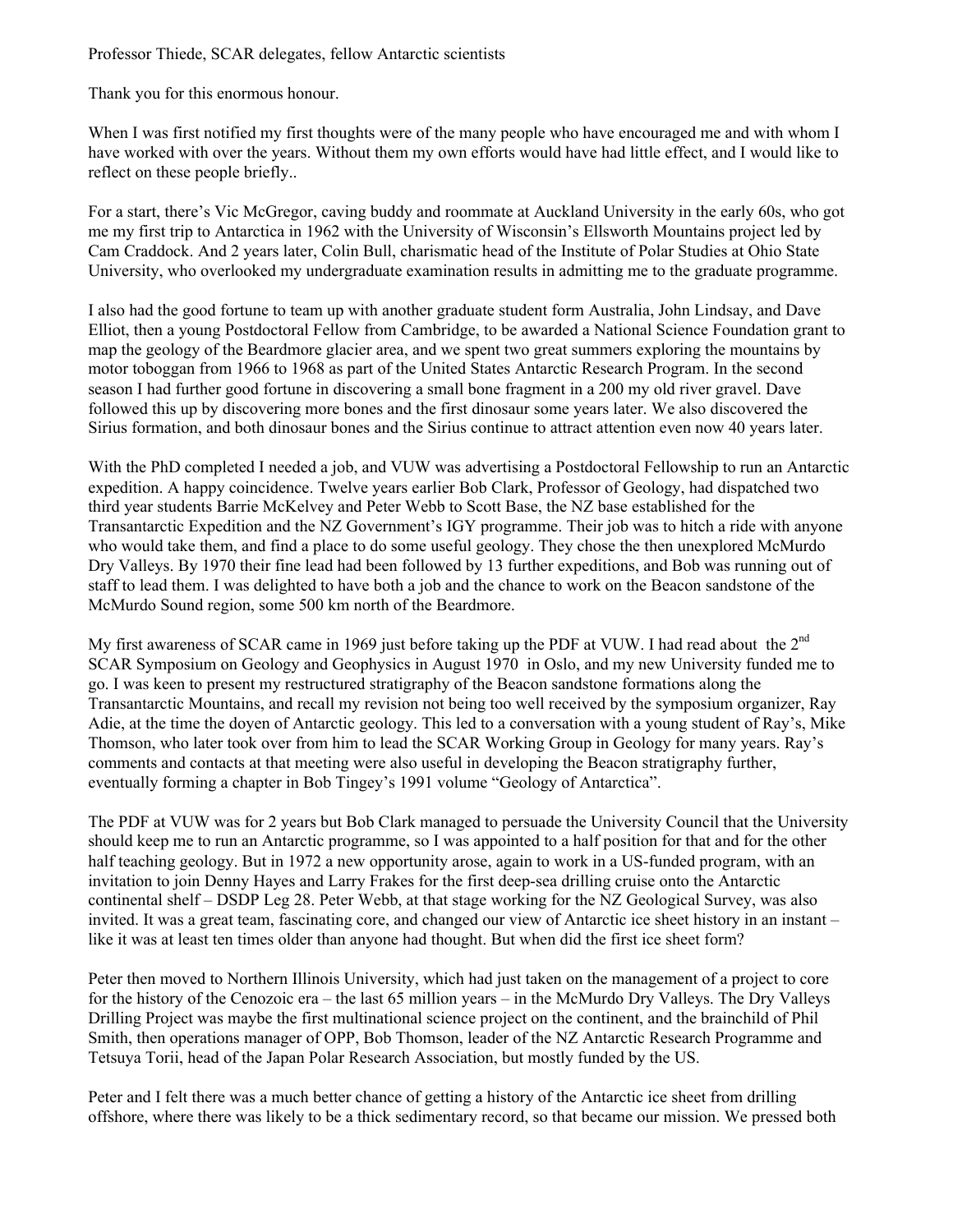NZ and US Antarctic leaders of the time for permission to conclude the 3 years of DVDP drilling with a hole offshore – DVDP 15 in 1974. Permission was granted, but with many unexpected delays in this new venture, drilling began a month later than planned, and we had time to core only 50 m below the sea floor before Nov 20, when the sea ice started to crack, and we had to get off.

Of course we pleaded to try again, and after a couple of years reached an agreement whereby the US provided the rig and NZ ran the project. Four years later in 1979 we drilled MSSTS-1, reaching 230 m below the sea floor, but this time stopped by drilling problems. By that time I had a young graduate student working on Beacon coal measures, but with obvious practical and organisational skills. I had asked him to organize the MSSTS-1 core collection and boxing, and he did a really good job, as well as making a few shrewd observations about the drilling problems. I was also looking for help in running the University's annual expeditions, so despite some financial constraints at the time, the Vice-Chancellor was persuaded and Alex Pyne was appointed. Our success in drilling from that time is a tribute to that decision and of course to Alex.

With the next drill hole, CIROS-2 in 1984, we learned the final lessons required for sea-ice drilling, and with CIROS-1 in 1986 we drilled with amazing success - 98% recovery to 700 m below the sea floor, reaching the limit of the rig. We had reached back in time a little over 34 million years, but the strata still recorded icy conditions - not quite the warm green Antarctica we were seeking. Ten years after that we drilled the Cape Roberts series of holes with even more success (reported at this meeting) but this time coring into the floor of the basin at 34 million years, and still not quite getting back to the warm green Antarctica! Still time has proved us right in another respect – the sediments are providing a great story on the interplay between climate, ice sheets and sea level in the last 30 million years, being particularly useful in testing and constraining climate history inferred from the deep-sea isotope record. They also provide graphic evidence of a somewhat warmer world during higher CO2 times when beech forests fringed the Antarctic coast.

These projects would have been virtually impossible to develop without the forum provided by the SCAR Working Groups in Geology and in Geophysics, which though separate still worked closely together for many years. This was particularly important for developing plans with German and Italian colleagues – Franz Tessonsohn and Carlo Alberto Ricci, both of which had programmes in the Ross Sea region, but also with the UK and Mike Thomson, whose normal domain was on the other side of the continent. But I also want to acknowledge a NZ colleague, geophysicist, Fred Davey, who has been a key figure in Antarctic science both in NZ and in SCAR, for his help in organizing the recent drilling and his chairing of the NZ component of the Cape Roberts Project.

In 1978 I was at Scott Polar Research Institute in Cambridge at morning coffee having just read John Mercer's article on "CO2 and the West Antarctic Ice Sheet; threat of disaster." There John argued that the projected temperature rise from CO2 could cause the ice shelves to collapse, leading to the rapid disintegration of WAIS itself in the next 50 to 100 years. SPRI Director Gordon Robin was cautiously dismissive, but much as I respected Gordon I did not feel quite the same way. I knew John from Ohio State days as quiet and thoughtful, and with a record of well-considered articles in glacial geology. Within a couple of years the first letters to the editor were appearing in NZ to dismiss the so-called threat of CO2 induced warming, and I felt obliged to write a reply in defense of John's position. By 1990 with the first VOSTOK results showing the CO2 and T trend for the last glacial cycle I had become convinced that rising CO2 was a growing issue for the health of the Antarctic ice sheet and for the world in general.

Also in the 1970's oil shocks and rising prices caused some concern for Antarctic Treaty nations, especially with the oil industry speculating on huge deposits of oil and gas beneath the Antarctic margin. That led to a decade of Treaty negotiations towards a regime for managing mineral exploration, which, to everyone's amazement, turned into an Environmental Protocol almost overnight, signed in Madrid in 1991.

At the same time SCAR's Working Group in Biology, inspired by BAS biologist Nigel Bonner, had developed a sub-committee on environmental issues. In 1990 SCAR transformed it into GOSEAC - the Group of Specialists on Environmental Affairs and Conservation. The SCAR Delegates had decided that advice on conservation issues required scientists of all shades, and leavened the committee with a couple of non-biologists from other Working Groups – Geophysics produced Heinz Miller and Geology settled on me. Antarctic environmental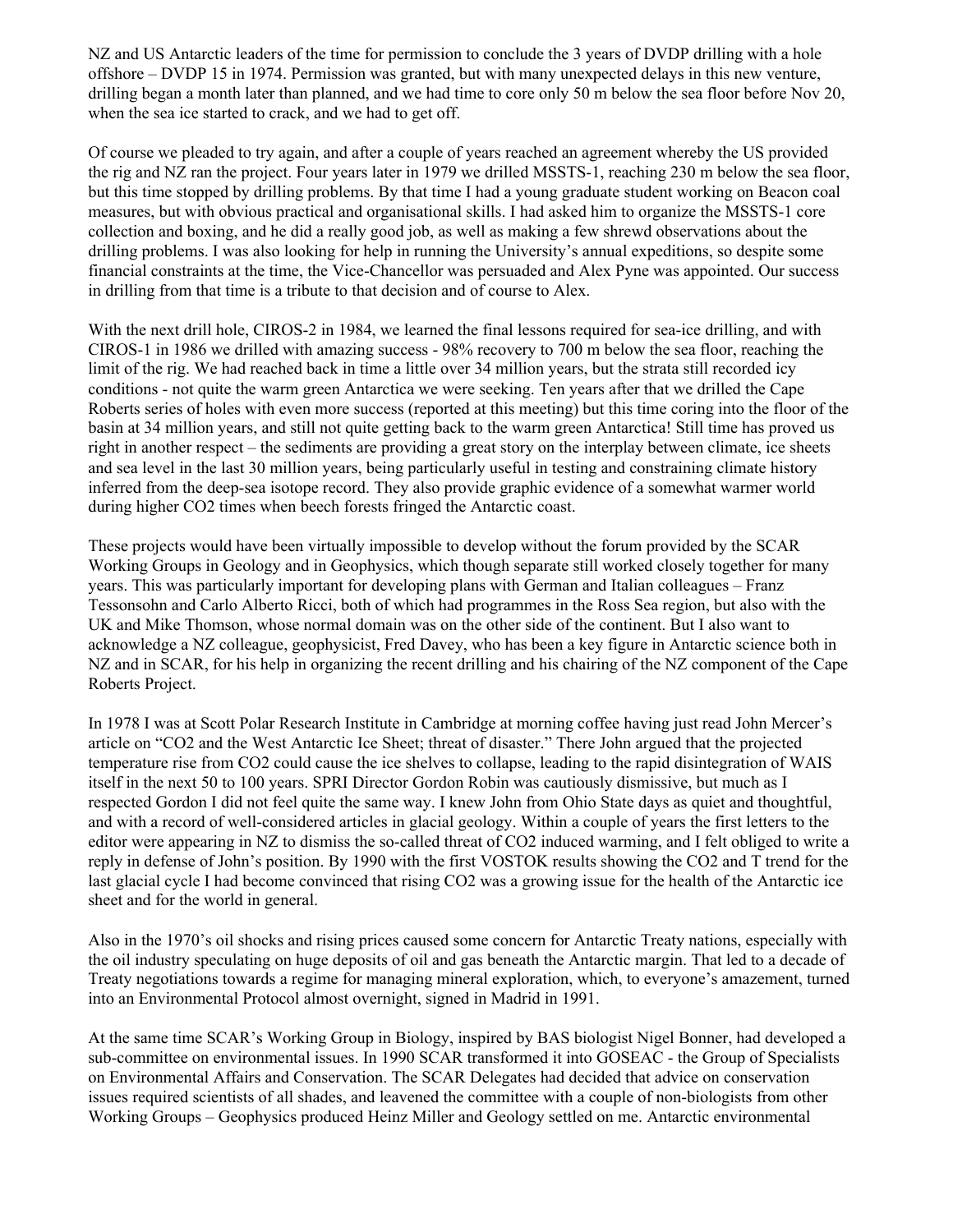affairs and conservation – with remit to develop science-based advice for SCAR and the Antarctic Treaty System. Quite a challenge!

Nigel was very good at shaping the work of the committee into manageable tasks, but after 2 years he died unexpectedly, and SCAR appointed one of Nigel's younger BAS biologists, David Walton, in his place. David was the perfect choice, as SCAR today now recognizes, both as a leader and mentor for the other 9 committee members. SCAR's role in advising the Antarctic Treaty System on environmental affairs has now been largely taken over by the Committee on Environmental Protection, leading to the disbanding of GOSEAC in 2002. It is a tribute to the training we received in David's committee that several went on to take active roles in CEP.

But on the science side of SCAR, its meeting in 1986 was significant. It was held near Scripps Oceanographic Institution in San Diego, California, and the decade of drilling in McMurdo Sound that began with DVDP-15 was starting to produce results, with MSSTS-1 in 1979 and CIROS-2 in 1984. Also we were poised to drill CIROS-1, back to the warm green Eocene. At that meeting Peter Webb and I organized a workshop on Cenozoic climate history of the Southern High Latitudes, and sought support from both Geology and Geophysics Working Groups for a SCAR "Group of Specialists" on this topic. It was approved, with an unpronounceable acronym, along with Ian Dalziel's ANTALITH group for developing cross-sections through the Antarctic lithosphere.

Alan Cooper and Fred Davey had less than 2 years previously collected a comprehensive set of seismic data from on the Ross continental shelf, with a focus on the western Ross Sea. And Alan was there with the vision to see that CCHSHL should initially focus on mining the wealth of offshore seismic data from the entire Antarctic margin gathered by ships of many nations, who had positioned themselves just in case there was oil to be discovered. So to do this Alan was asked to head a small subcommittee set up to coordinate this, called ANTOSTRAT, short for Antarctic Offshore Acoustic Stratigraphy, with Peter Webb and me being the two geologists amongst 6 geophysicists. ANTOSTRAT ran from 1990 to 2002, generating several volumes synthesizing regional seismic data, as well as developing a seismic data library. It was also directly responsible for two further legs of the Ocean Drilling Program on the Antarctic shelf and rise (plus another to be drilled by IODP around 2009). It was a wonderful SCAR-sponsored forum in which to further develop drilling programs in McMurdo Sound.

By the mid-1990's the power of seismic stratigraphy of the world's continental margins was being widely interpreted in terms of cyclic coastal advance and retreat caused by growth and collapse of the Antarctic ice sheet, and ODP drilling in Prydz Bay, along the CIROS-1 drilling in the Ross Sea had shown there had been big ice sheets back to around 34 million years ago. But the CIROS record showed most clearly that these ice sheets were dynamic, coming and going on time scales of around a million years or less. Seismic data could not provide the resolution or the dating of these events and further drilling was needed – hence the Cape Roberts Project.

But by this time the growth of computing power was allowing the development of computer modeling of ice sheets growing them from a few simple parameters like topography, temperature and atmospheric gas composition. There were huge issues with the crude resolution of the models in space and time, but the idea of recreating past climate with guidance and testing from fragmentary and site-specific geological data was very appealing.

And so it was that ANTOSTRAT held a workshop here in Hobart in 1997 to review its achievements and consider its future. Keynote speaker, Bob Oglesby, convinced us all that this had to involve modeling. Over the next few years the ANTOSTRAT old guard, led by Alan Cooper and Peter Webb, with my encouragement, evolved into a new project as SCAR itself was restructuring. In 2004 this formally became a SCAR science research programme, entitled Antarctic Climate Evolution led by Martin Siegert, University of Edinburgh, and Rob Dunbar, Stanford University - integrating geological data and modeling over short and long time scales.

ACE work to date has made significant advances in linking variations in climate and ice sheet growth with the fall in atmospheric CO2 levels from 3-4 times pre-industrial CO2 levels in warm green Eocene times to preindustrial levels over 20 million years ago. This new understanding is timely. In the almost 3 decades since John Mercer's paper, CO2 levels have continued to rise. Unless checked they are projected to double before the end of